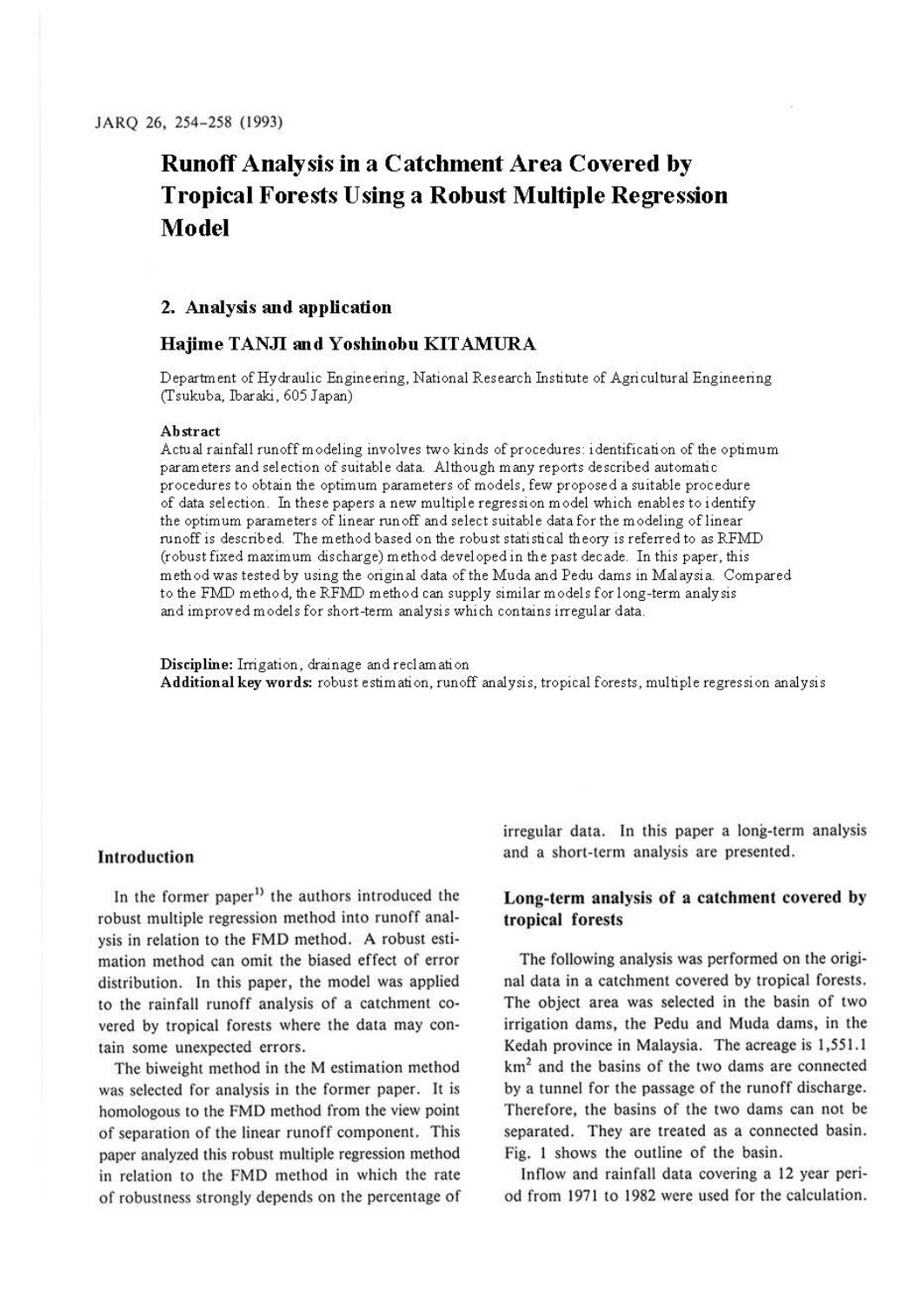

Fig. 1. Outline of the basin

Inflow discharge was converted from the record of daily water level of a dam lake. In a long dry spell, minus inflow is calculated by this method. The weather in this basin is characterized mainly by a dry season (from January to April), an intermediate season (from May to August) and a rainy season (from Seplember 10 December). This paper analyzes the data collected in an intermediate season.

The results are discussed in terms of linear percentage runoff, unit hydrograph and discharge hydrograph.

Fig. 2 shows the variance of the linear percentage runoff. The variance of the linear percentage runoff calculated by the RFMD method was smaller than that calculated by the FMD method when the FMD or RFMD values were small. The variance of intercepts was large in both methods. Relatively the variance by the RFMD method was smaller than that by the FMD method. When the RFMD or FMD values were large, the intercepts were negative because the inflow discharge data contained negative values.

Uni1 hydrographs were compared at *5* mm/d of FMD/RFMD where the linear percentage runoff in



Fig. 2. Linear percentage runoff and intercepts

both methods is the same. Fig. 3 shows the shapes of the unit hydrographs. The shapes of the two unit hydrographs were similar and the difference between the two methods was not significant.

Fig. 4 shows the discharge hydrographs obtained by the RFMD method. Estimated discharge shown in Fig. 4 coincided well with the observed discharge.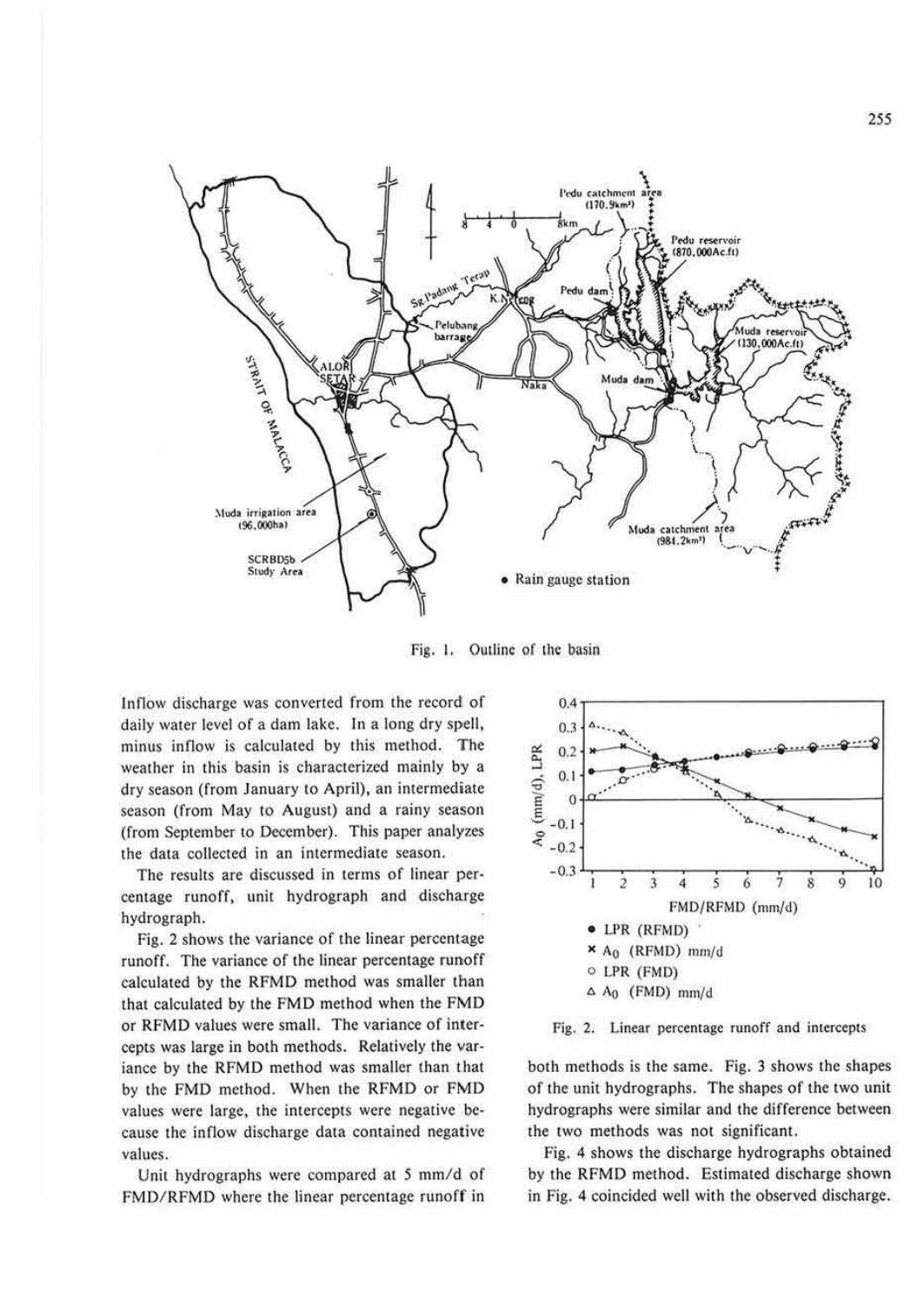

Fig. 3. Statistical unit hydrographs

Fig. 5 shows that the adjustive weight was small when the inflow discharge was negative. Especially, the abruptly changing part of minus data, which contains some measuring errors, was neglected by using adjustive weights. However the difference between the FMD and RFMD methods was small because the percentage of neglected data to the whole data was low.

# Short-term analysis in tropical rainfall area

The long-term analysis described above showed few differences between the RFMD and FMD methods because the percentage of irregular data was low. Therefore, when the percentage of irregular data is high short-term analysis should be applied. The targeted area was the same as that above. The period of analysis was limited to 1974, during which the longest dry spell in 12 years was recorded. For testing the robustness of the method, the authors assumed that the right characteristics of rainfall were similar to the characteristics obtained by long-term analysis because the effect of irregular data was less appreciable in the long-term analysis than in the short-term analysis. In other words, the target of this short-term analysis was to obtain the average characteristics of rainfall runoff from the data of the longest dry spell. Table 1 shows the analytical conditions.

In Fig. 6, the shapes of unit hydrographs are compared. In case 1, the partial coefficient of the day (lag 2) was smaller than that of the day before (lag 3). Case 2 did not display this unnatural trend. In the lag from 4 to 6, both cases 1 and 2 showed this unnatural trend. Compared to cases 3 and 4, case



Fig. 4. Sample of discharge hydrographs



Fig. 5. Sample of discharge hydrographs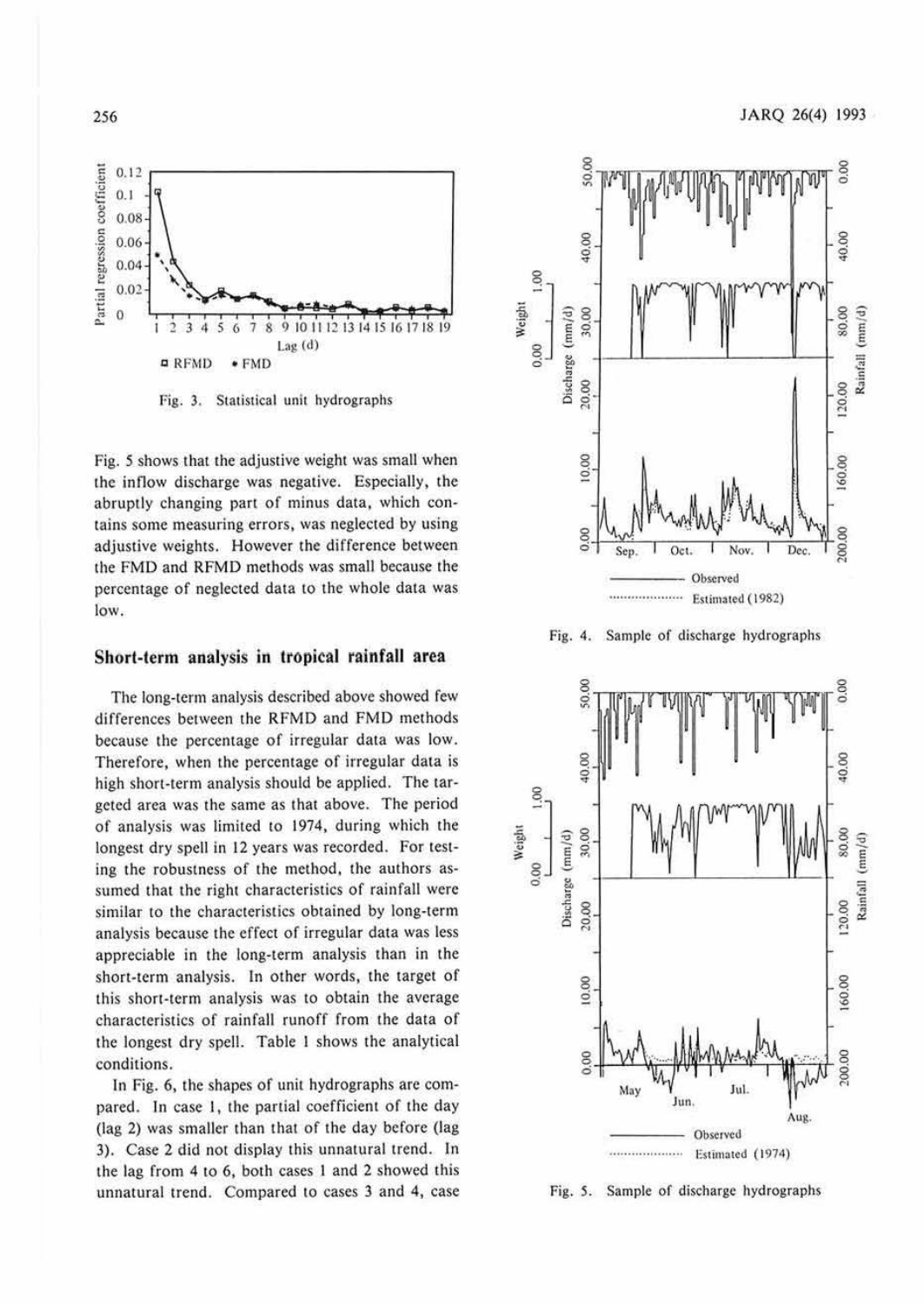| Case | Year          | Period                 | Method      | lag<br>(d) | RFMD/FMD<br>(mm/d) |
|------|---------------|------------------------|-------------|------------|--------------------|
|      | 1974          | 20 May - 20 August     | <b>FMD</b>  | 6          | $\ddot{\sigma}$    |
|      | 1974          | $20$ May $-$ 20 August | <b>RFMD</b> | 6          | 6                  |
|      | $1971 - 1982$ | 1 May - 31 August      | <b>FMD</b>  | o          | 6                  |
| 4    | 1971-1982     | $1$ May $-31$ August   | <b>RFMD</b> |            | 6                  |





Fig. 6. Comparison of unit hydrographs



Fig. 7. Intercept

2 showed a more similar trend than case I. Fig.. 7 shows intercepts of cases I and 2, which represem the difference from the base inflow and evapotranspiration. The intercepts of long-term analysis show values from 2 to 3 mm/d in cases 3 and 4. The intercept of case 1 gave a negative value of  $-0.8$  mm/d, and that of case 2 a value of 0 mm/d. For the value of the intercepts, the RFMD method was more accurate than the FMD method.

Discharge hydrographs of cases I and 2 arc shown in Figs. 8 and 9. For the expression of the peak and low discharge, the RFMD method was more accurate than the FMD method.

## **Conclusion**

The authors imroduced a new robust method of a rainfall runoff model (RFMD method) which enables to idemify the model based on some irregular data. This method which is an improved method of the Shiraishi's FMD method was applied to a dam basin in Malaysia. For long-term analysis, the RFMD method gave similar results to those of the FMD method. For short-term analysis, which contained some irregular values, the RFMD method gave a better model than the FMD method.